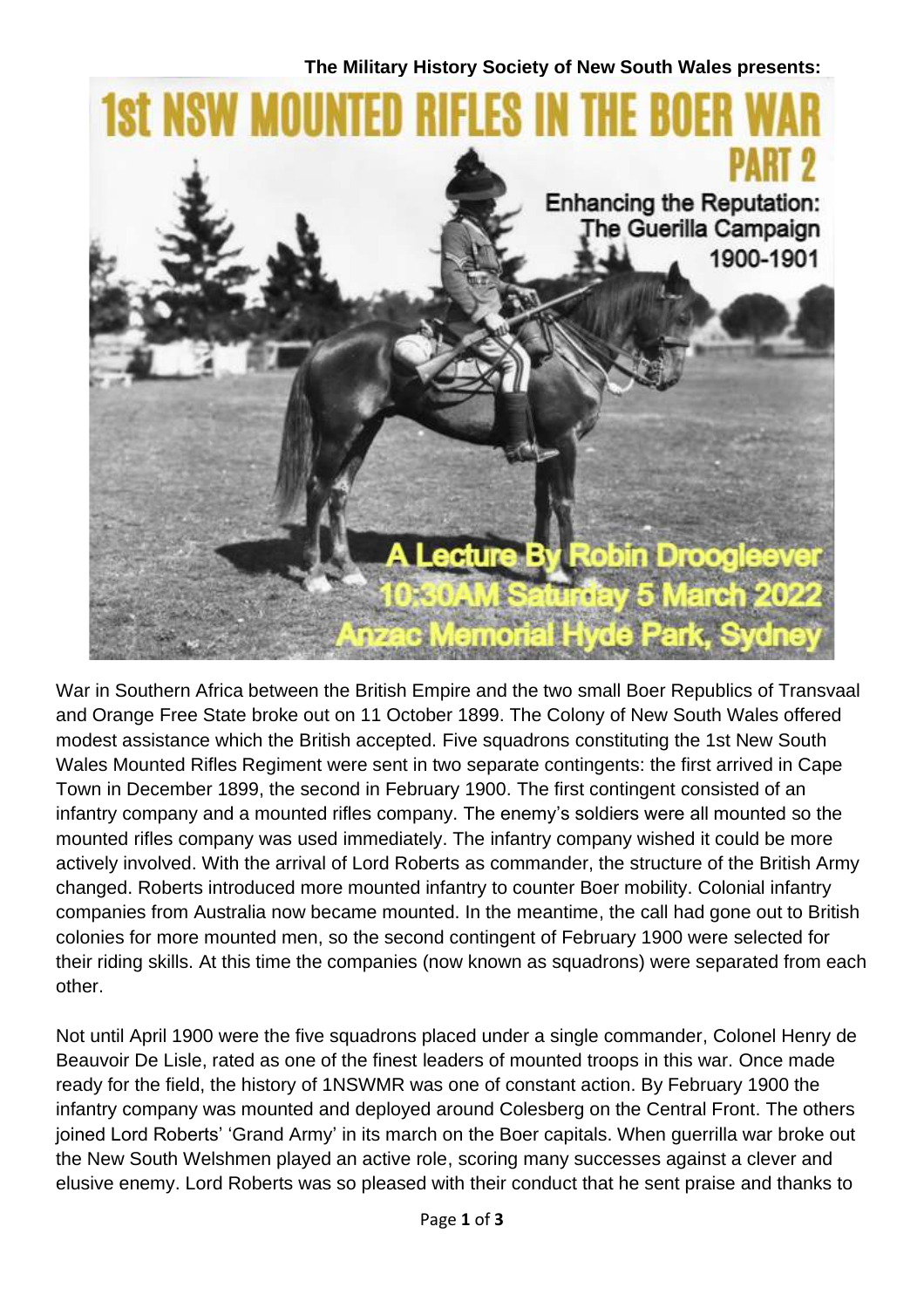the unit commander on a number of occasions: at Driefontein, Vet River, Zand River, the fall of Johannesburg and surrender of Pretoria and at the battle of Diamond Hill. De Lisle was proud to declare that: "Australia has proved itself the home of the finest mounted infantry material in the world, and I have no hesitation in asserting my belief that the New South Wales Mounted Rifles have done more hard work, and done it better than any troops which have come to South Africa." These men were the inspiration behind creation of Light Horse Regiments of mounted infantry which performed so effectively in the Great War.

## **SYDNEY BOOK LAUNCH –** *FIVE GOOD SQUADRONS*



The lecture will include the Sydney launch of Robin's newly published book *Five Good Squadrons: A Regimental History of the 1st New South Wales Mounted Rifles in the Boer War (1899-1902),* a ground-breaking contribution to the historical record of NSW forces in that war. This comprehensive volume, running to 873 pages, is extensively footnoted and illustrated with a broad collection of maps and images appearing on virtually each page, and includes a biography of every man who served in the unit.

## **TIME, VENUE AND SPEAKER**



**10:30AM Saturday 5 March 2022 at The Auditorium, Anzac Memorial Hyde Park, Hyde Park South, corner Elizabeth and Liverpool Streets, Sydney CBD. Admission is free of charge but a donation would be appreciated. For information call 0419 698 783 or email [president@militaryhistorynsw.com.au](mailto:president@militaryhistorynsw.com.au)**

## **Robin Droogleever – Biography**

Robin Droogleever was born in England but spent most of his youth and early adulthood in Natal, South Africa, where he developed an interest in both the Boer and Zulu Wars. He

completed a D.Litt with the University of South Africa under the late Burridge Spies with a focus on the Zulu War. In 1992 *The Road to Isandhlwana* was published by Greenhill Publications in the UK. It was the story of Major Anthony Durnford's involvement in the War with the Zulus in 1879.

Page **2** of **3** Robin and his family came to Australia in 1981 and he was surprised to discover that there had been a substantial Australian involvement in the Boer War, but apart from Bob Wallace's general history there wasn't much that had been written on Australia's participation. He joined a group of Boer War enthusiasts who were part of the Orders and Medals Research Society in Victoria and